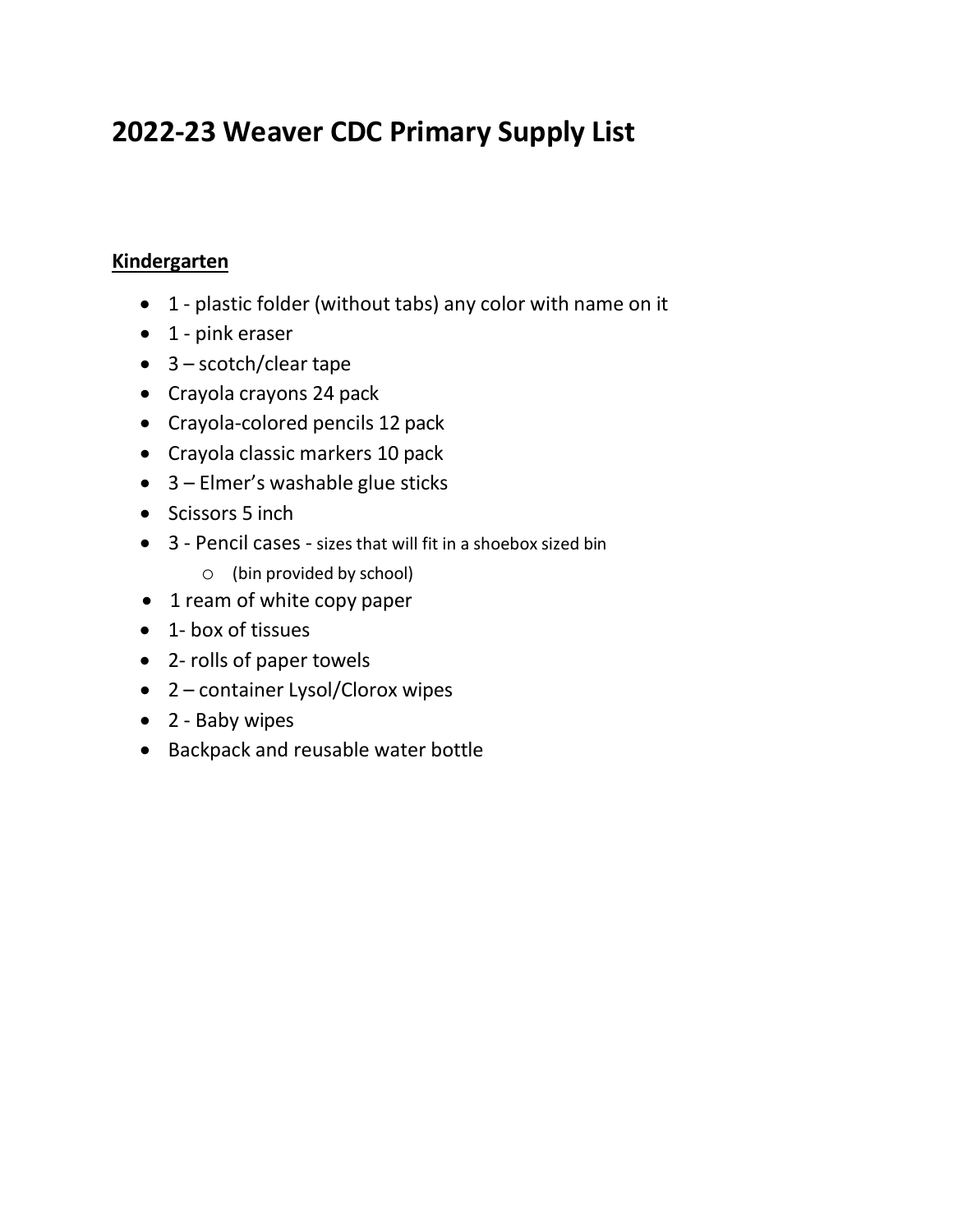## **1st grade**

- 1 plastic folder (without tabs) any color with name on it
- 1 plastic white folder (without tabs)
- 1 1 inch hard-cover binder with pockets
- 1 pink eraser
- 2 scotch/clear tape
- Crayola-colored pencils 12 pack
- Crayola classic thin line markers
- 4 Large Elmer's washable glue sticks
- Scissors 5 inch
- 2 Pencil cases sizes that will fit in a shoebox sized bin o (bin provided by school)
- 1 ream of white copy paper
- 1- box of tissues
- 2- rolls of paper towels
- 2 container Lysol/Clorox wipes
- Backpack and reusable water bottle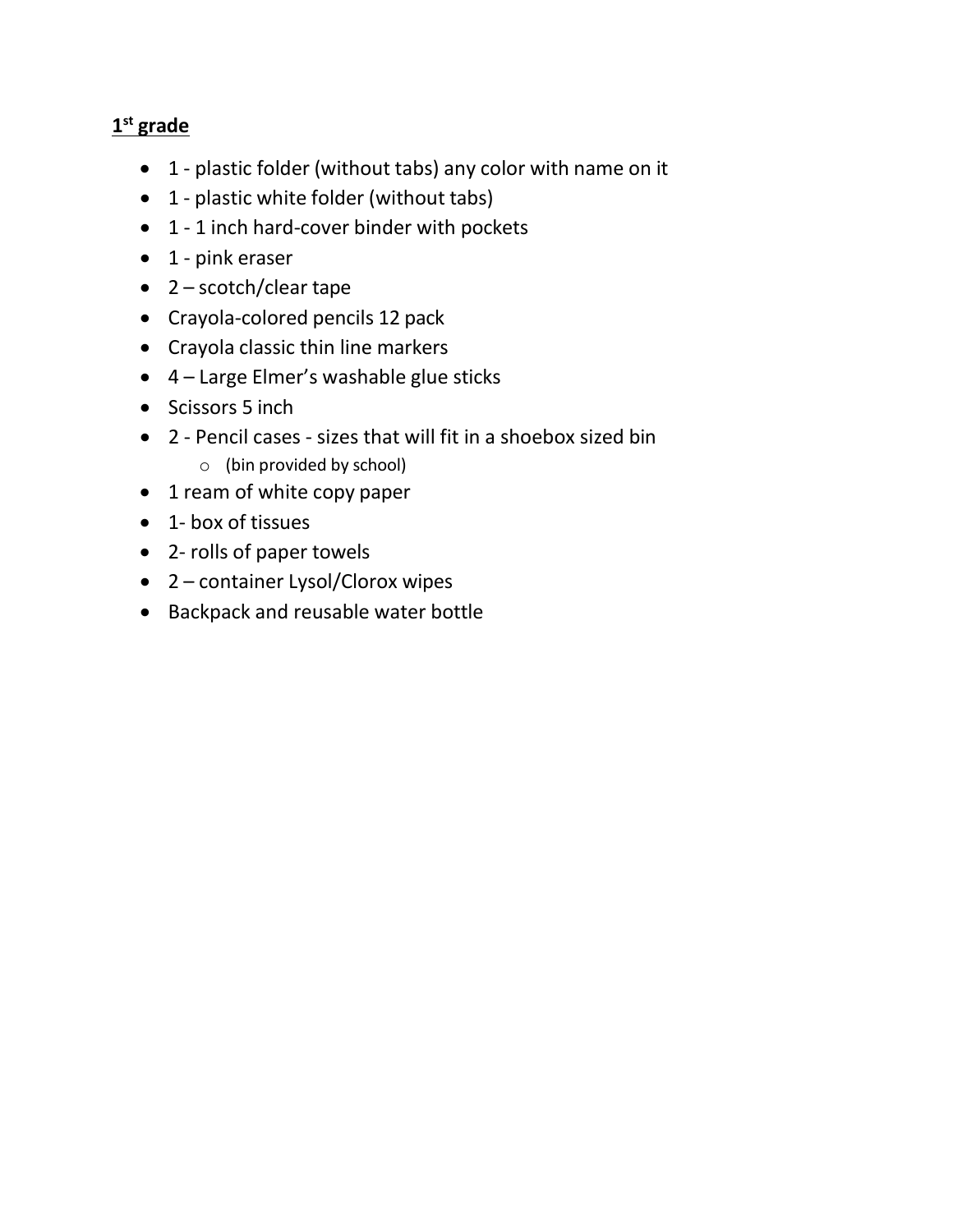#### **2nd Grade**

- Crayola Crayons 24 pack
- Crayola Washable markers Classic Colors 10 pack
- Crayola Colored Pencils 24 pack
- 2 Highlighters any color
- 3 Elmer's Washable Glue Sticks
- Scissors 5 inch
- 24 #2 pencils (wooden or mechanical)
- Expo Dry Erase Markers Ultra fine tip, 4 count multicolor
- 1 pink or white eraser
- 2 Scotch/clear tape
- Index cards  $-3 \times 5$ , 1 pack
- 12-inch ruler
- 1 plastic BLUE folder
- 1 plastic RED folder
- 2-inch binder clear view pockets
- 1- wide ruled composition book
- 3 Zipper pencil pouches sizes that will fit in a shoebox sized bin
	- o (bin provided by school)
- $\bullet$  2 Baby wipes
- 1- box of tissues
- 2- rolls of paper towels
- 1- container of Clorox/Lysol wipes or natural alternative
- 1- ream of white copy paper
- Backpack and reusable water bottle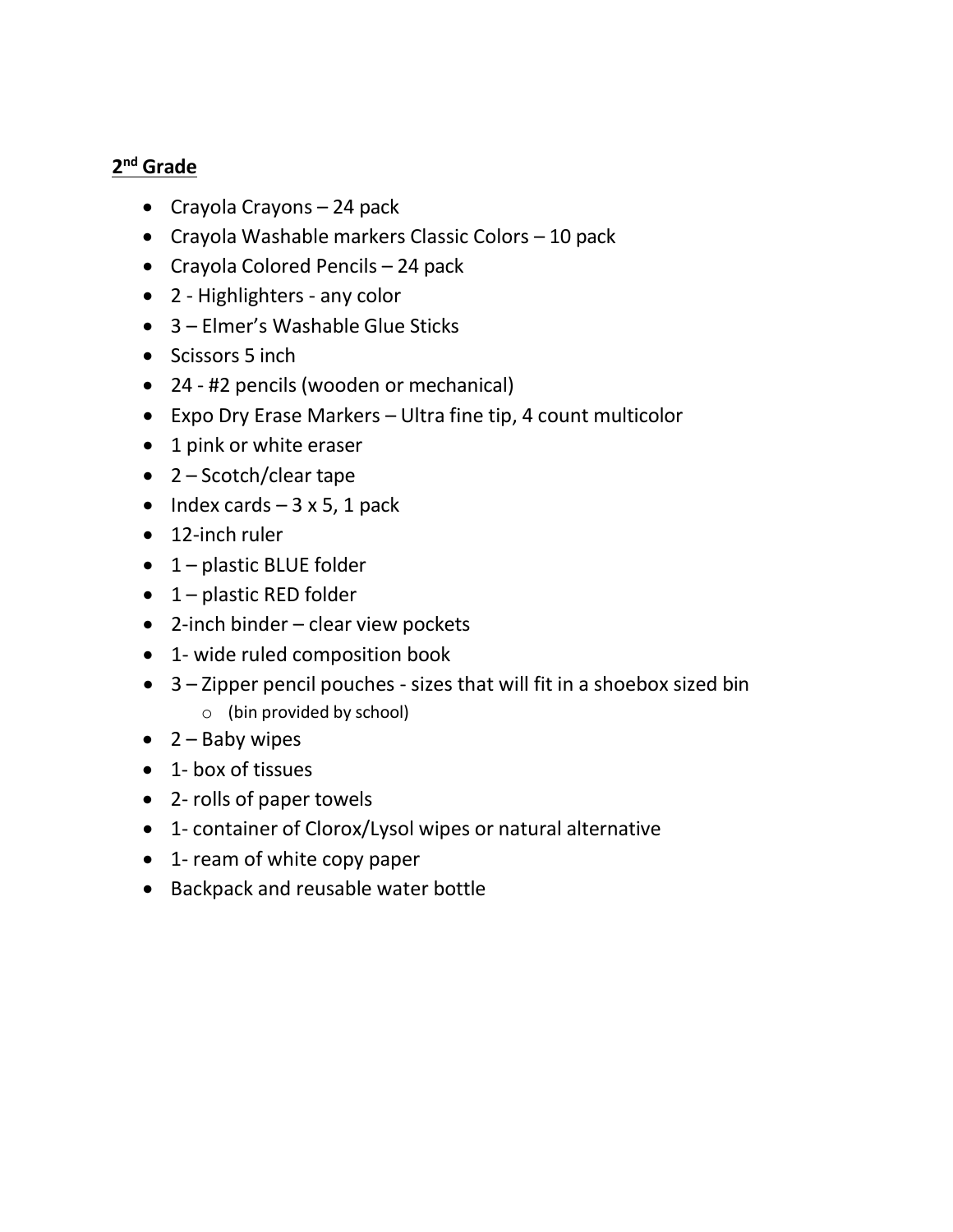## **3rd Grade**

- Crayola Crayons 24 pack
- Crayola Washable markers Classic Colors 10 pack
- Crayola Colored Pencils 24 pack
- 2 Highlighters any color
- 3 Elmer's Washable Glue Sticks
- Scissors 5 inch
- 24 #2 pencils (wooden or mechanical)
- Expo Dry Erase Markers Ultra fine tip, 4 count multicolor
- 1 pink or white eraser
- 2 Scotch/clear tape
- Index cards  $-3 \times 5$ , 1 pack
- 1 plastic BLUE folder
- 1 plastic RED folder
- 2-inch binder clear view pockets O ring preferred
- 2 wide ruled composition books
- 1 Zipper pencil pouches size that will fit in a shoebox sized bin o (bin provided by school)
- $\bullet$  2 Baby wipes
- 1- box of tissues
- 2- rolls of paper towels
- 1- container of Clorox/Lysol wipes or natural alternative
- 1- ream of white copy paper
- Backpack and reusable water bottle